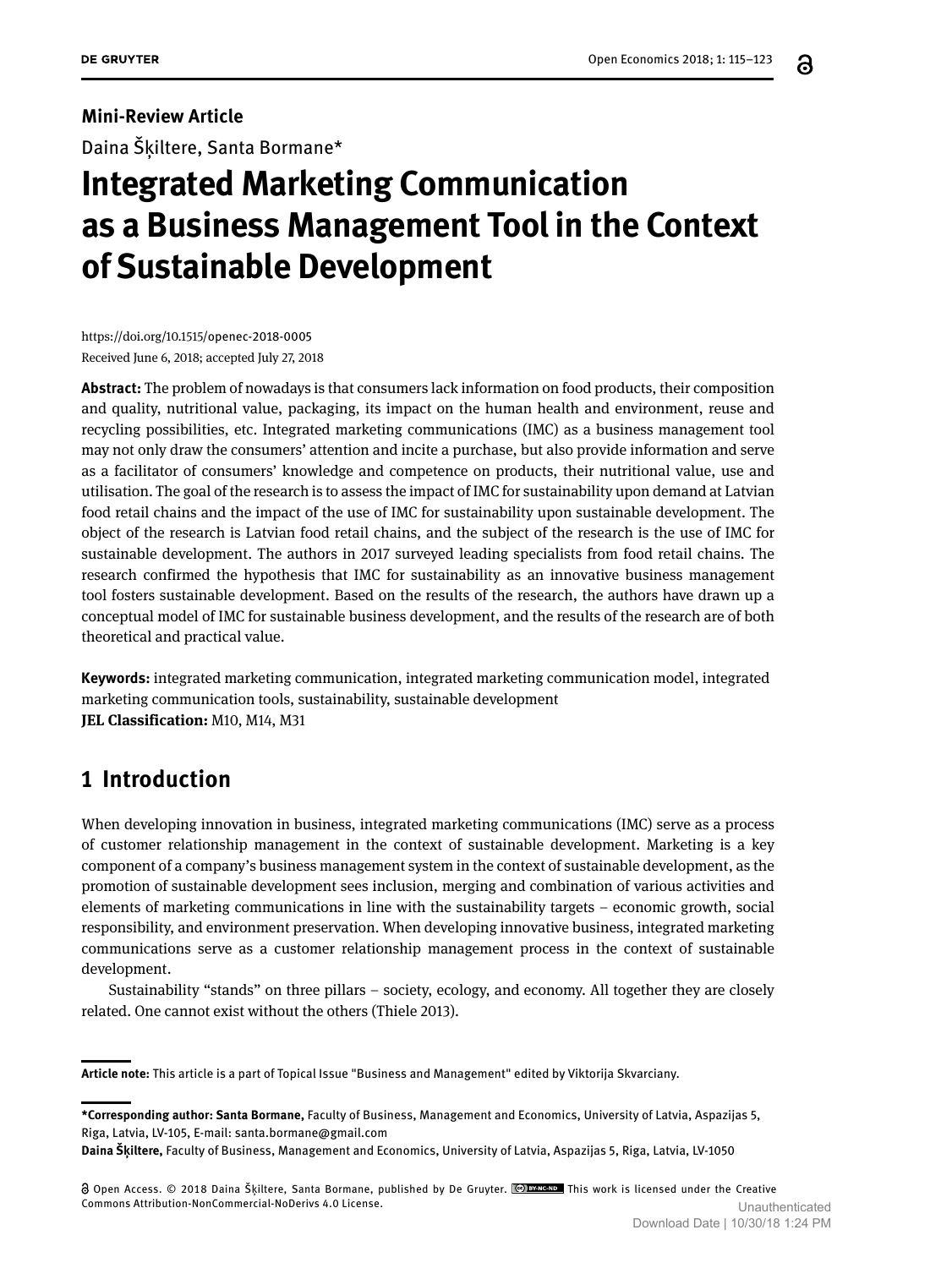The society must not continue building its economic growth at the expense of environmental protection and social stability (Brassington, Pettitt 2006).

Sustainability is a thoroughly integrated notion where all the elements are interlinked. Sustainability is not limited to environmental and ecological issues which are definitely important – it also deals with social, economic, and cultural development challenges (Bormane et al. 2017).

More and more companies face "the challenge of encompassing sustainability in their business, searching for opportunities to integrate into a global sustainable development," according to Morioka et al. (2016). Boons and Lüdeke-Freund (2013) maintain that the merging of both fields – sustainable innovations and business – is beneficial and fosters sustainability. Moreover, these business tools may be adjusted to and structured within companies already in operation. Ciemleja (2010) argues that a company may improve its efficiency using a performance assessment system that incorporates the dimensions of sustainable business development combined with elements supporting business sustainability: 1) *the production process* – the use of technical equipment and manufacturing technologies (capacity, economy, modifiability); 2) *the selling process* – a strategically reasoned selection of product type and market orientation; 3) *the staff management process* – a rational and stable provision and coordination of internal structures among structural units; 4) *the financial management process* – an optimum movement, structure and efficient use of financial resources; 5) *the accounting process* – an analysis of management functions as basis for decision-making. When it comes to different dimensions of sustainable business development, Boons and Lüdeke-Freund (2013) and Ciemleja (2010) mention business management tools both directly and indirectly related to marketing, such as offer value and interaction with customers, production process, customer relationship management and the selling process. Consequently, marketing is a key component of the business management system in the context of sustainable development. Furthermore, since the promotion of sustainable development sees merging and combination of various activities and elements of marketing communication, one can conclude that IMC plays a key role in sustainable development.

#### **2 Current developments in integrated marketing communication**

The approaches, models and classifications of marketing communications discussed in literature are distinguished between two concepts – inside-out orientation and outside-in orientation.

The inside-out orientation is dealt with by such authors as Schultz et al. (1993) and Duncan and Caywood (1996). According to them, integrated marketing communication (IMC) activities are managed by the company, with the integration having the objectives of: 1) creating internal conditions (such as internal communication activity planning, organisational structure, personnel, implementation, and integration) to lay the internal foundations for an effective external communication; 2) coordinating and approving external communication activities to make sure that the company's image be clear, unified and comprehensible. This applies to all communication messages generated by the company and addressed to all external stakeholders. Rooted in economics and strategic management literature, the inside-out orientation is an internally oriented strategic posture, the focus of which lies on how a firm achieves superior performance by developing, possessing, capitalising on, and deploying strategic firm-specific resources that are valuable, scarce, inimitable, and non-substitutable (Barney 1991; Miller et al. 2002; Day 2011).

The inside-out orientation is positively related to a firm's innovation performance and overall performance. A dynamic strain of the inside-out orientation that draws on evolutionary economics is the theory of organizational dynamic capabilities (Zott 2003; Newbert 2007; Day 2011).

The outside-in orientation, in turn, is supported by such authors as Kliatchko (2008) and Bruhn (2014). Under this view, IMC are deemed customer-centric in the sense that the company adapts all its communication activities to customers and integrates customers in their communication by reversing the direction of relationship from company-to-customer to customer-to-company. Both authors also point out that communication activities may be customer-initiated and aimed towards the company; customers actively search for information of interest and thus decide themselves where and when to receive (or pull out)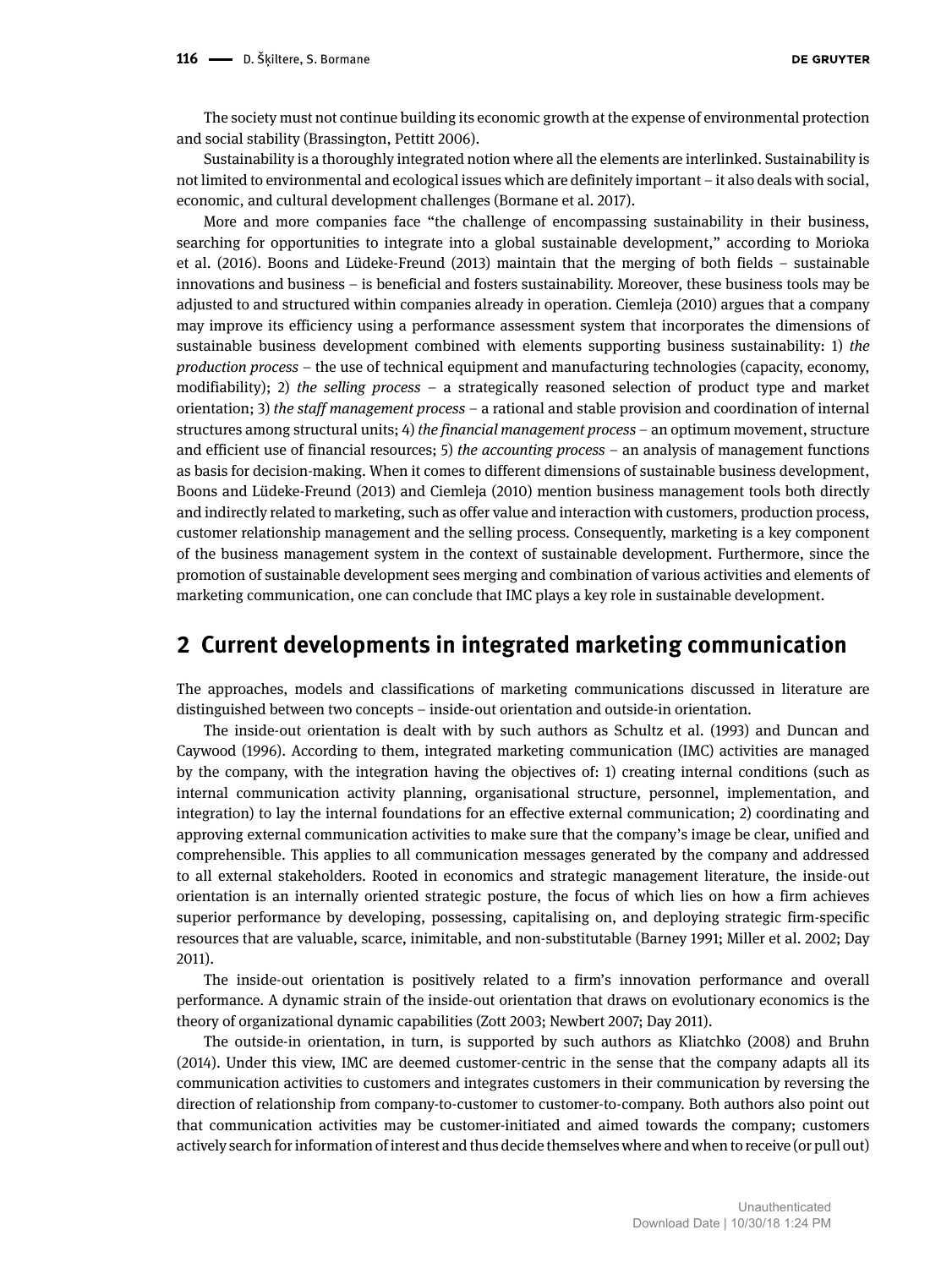content from the company or get in touch with it. This view is therefore also known as *pull* communication. Furthermore, the company's activities in the integration of user-generated content fall within the IMC concept, and IMC thus move from telling and selling to listening and learning. Posting user-generated content in the social media enables the company to learn more about their customers' intentions, needs and wishes, and the information obtained through feedback may be used as the basis for the planning and implementation of the company's communication activities. With this extended approach, both the company's outgoing messages and the customers' incoming messages contribute to a consistent presentation of the company's communication. The aspect of meaning creation here is of particular importance, as the customer encodes the message, thus creating the meaning of all the company's marketing and communication activities.

In respect of both above orientations, Bruhn and Schnebelen (2017) emphasise the role of social media. They argue that both parties – senders and recipients – consecutively communicate and the communication roles interact. In such a media landscape, businesses no longer operate in a centralised model as the sole content creators and distributors – social media empowers customers to decide what information they wish to receive from the company and what to send to the company and fellow customers. It is also stressed that the existing IMC concepts do not discuss IMC in detail in the context of social media epoch and most of those IMC concepts present IMC as merely a new communication tool that enriches the set of communication measures, thus overlooking the fact that social media has structurally transformed the communication market, as senders and recipients are no longer clearly defined and may change infinitely. Since the existing IMC concepts do not take into account the said impact, integrated user-generated content and other matters remain an untapped resource.

Segments of users in the market of services can be defined by generations and their distinctive characteristics, so the theory of generations can be used as a consumer segmentation tool (Sabaitytė, Davidavičius 2017).

In the context of social media development, Bruhn and Schnebelen (2017) highlight the current development trends of IMC and the challenges faced when working on corporate IMC strategies. The key challenges and trends, in their opinion, are associated with loss of control, content marketing, dialogue and network communication, and multiple stakeholder management (Bruhn, Schnebelen 2017).

The sustainable development of internet marketing faces the dynamic environment and its alterations, which occurs in both – business terms and conditions, and in the use of electronic tools and applicable concepts. The growing importance of the internet marketing is being indicated by the development of electronic markets, increasing number of new generation consumers, deepening interest of scientists from different scientific fields, as well as widening the related knowledge base (Sabaitytė, Davidavičienė 2018).

The development of social networks leads to new ways of marketing communication and poses new scientific challenges. The growing importance of B2B and B2C communication and the relationship with the customers is influenced by dynamic changes in the e-marketplace (Davidavičienė et al. 2017).

Ashley and Tuten (2015) maintain that, with customers actively contributing to the communication process, the volume of communication and available content has vastly increased, making the social media landscape less transparent for businesses.As customers are able to actively influence, create and manage communication through their contribution to the process and thereby gain power, businesses lose control over their communications. They no longer control when, where and how customers express their opinions about the company, its products and brands, and when, where and how customers share the content of communication messages generated by the company or consumers themselves (Bruhn, Schnebelen 2017).

Jefferson and Tanton (2013) opine that the loss of control and the inflow of content mark the importance of a comprehensive content marketing strategy. This constitutes yet another major IMC challenge. In order to successfully defend themselves in the uncontrolled social media space, businesses need to be able to provide customers with a consistent content that is topical and useful and meets the required quality standard (i.e., content adapted to the customers' needs and wishes). According to Preece (2001), in order to achieve this and generate an added value, the IMC concept needs to ensure that businesses constantly expand their content competence. This requires appropriate technical facilities, attractive presentation of information, and easy access to information. An ever-increasing supply of new media technologies (such as social media and mobile devices) provides alternative communication options that promote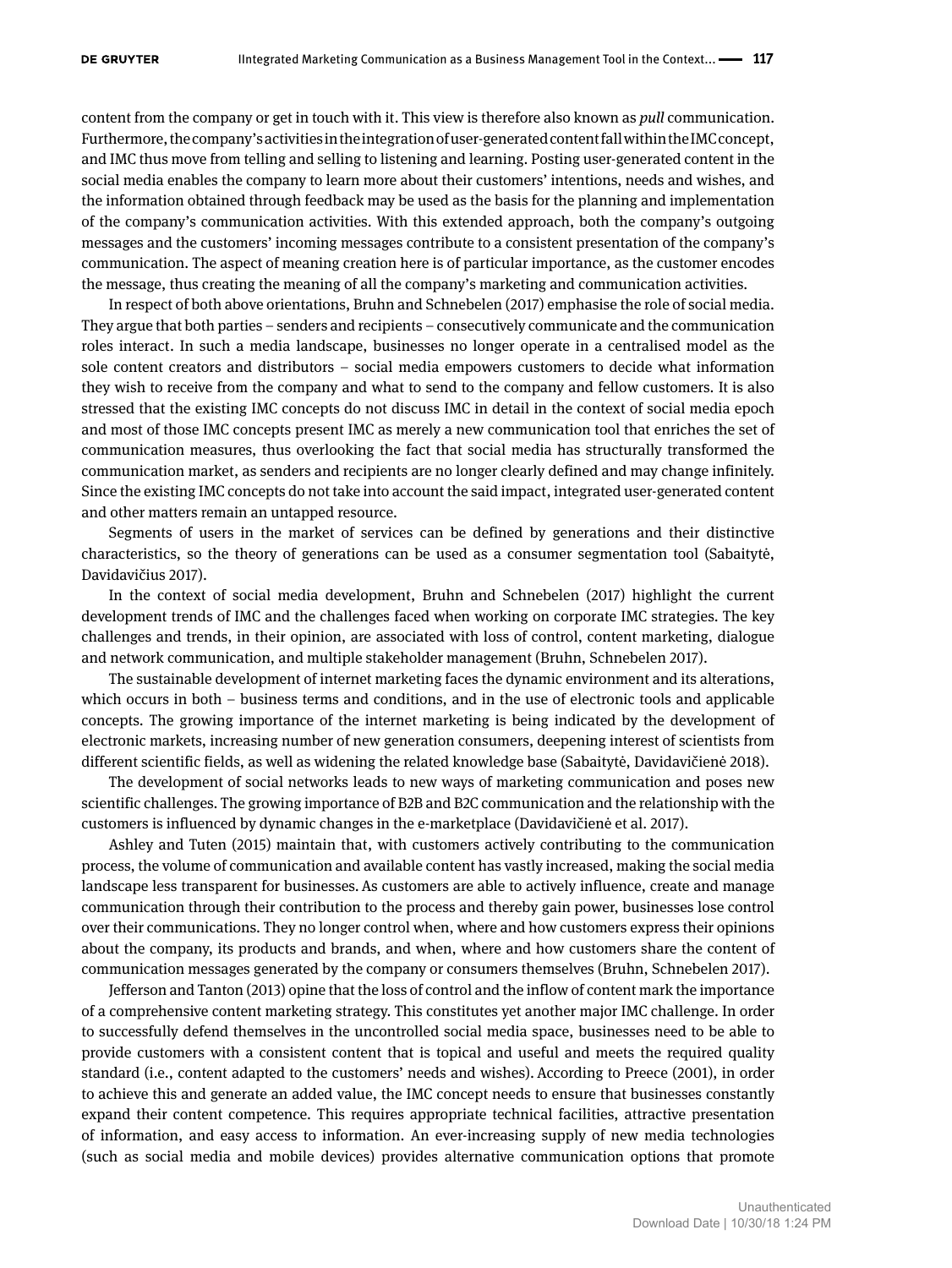multilateral dialogues among businesses and stakeholders (Mangold, Faulds 2009). These dialogue and network communications pose new strategic IMC challenges. The interactivity and mobility of means of communication now enables and encourages customers to become active content creators, weakening the corporate media control; yet at the same time, this new functionality enables businesses to use this content any time and engage in a direct personal dialogue with the target audience (Kaplan, Haenlein 2010).

Closely related to dialogue and network communication is multiple stakeholder management (e.g., of customers, employees, channel members, society, and suppliers). The task of IMC is to deliver its generated content to all stakeholders and integrate it in strategies, increasing the variety of the needs, interests and wishes to be served. However, the need for individualised communication and customised communication messages makes IMC more complicated, hindering a single and consistent communication process (Mulhern 2009).

Bruhn and Schnebelen (2017) argue that the changed circumstances on the market side and the customer side fundamentally affect the IMC concept in the social media era. In order to cope with the new challenges, IMC need to become customer-centric and thus require new mutually linked principles – in marketing research and practice.

Having developed evolutionarily over the last two decades, the concept of IMC now needs to develop structurally. Hence, the social media era necessitates IMC extensions beyond innovative communication tools, not limited to finding ways to integrate new media in the set of communication measures, but going deeper and affecting the company at all levels (e.g., organisational structure, internal and external communication, philosophy and goals). This includes the improvement of obsolete IMC concepts through new valid IMC concepts (Bruhn, Schnebelen 2017).

A relationship-based approach to IMC is particularly topical when facing the challenge of managing multiple stakeholders and making a customised dialogue and network communication in the social media epoch (Kaplan, Haenlein 2010).

Relationship communication requires development of new concepts capable of addressing communication and interaction among multiple stakeholders. Hence, in the social media era, IMC need to be relationship-oriented, focusing much of communication activities to the maintenance and management of the long-term relationship with all internal and external stakeholders (Shin 2013).

The task of IMC is no longer to popularise the company's products, brands and services in a consistent manner, but to present a story that makes the customer actively participate in the story-telling process (Bruhn, Schnebelen 2017).

The Internet is a cheaper way of distribution of communication than other ATL (*above-the-line*) marketing channels (TV, radio, press, etc.). Furthermore, in the globalised economy, with e-commerce and other services becoming a prominent business sector, it is not just a leisure activity, but an integral part of a business. In the context of sustainable development, the Internet is still developing and improving, with ever new e-businesses or online shops emerging.

The consolidation of the role of social media in the society has lead businesses to focus more on communication with people through these very means. For businesses, it represents an opportunity to save resources and time and to build a positive image, while the buyer can learn and follow any information of interest from anywhere in the world, discuss it with friends, seek opinions, comments, objections. The development of technologies and communication options open up new possibilities for businesses – to involve their consumers not only in the popularisation, evaluation or promotion of existing products but also in the creation of new ones. This is made possible by the development of smartphones, which makes for the growth of a new marketing communication environment – mobile applications, which not only give consumers quick and concise access to information on specific products and services but enable them to use those.

Based on the above, the authors find that "such current IMC development features as the Internet as marketing communication environment; digital promotion based on vast options of communication among consumers; an increased role of direct marketing in the creation of a loyalty system; a stronger link of marketing communications with buyers' market behaviour; selection of marketing communications based on stages of product life cycle etc." (Praude, Bormane 2012) enable businesses to achieve sustainability goals in the current business environment. IMC development features manifest themselves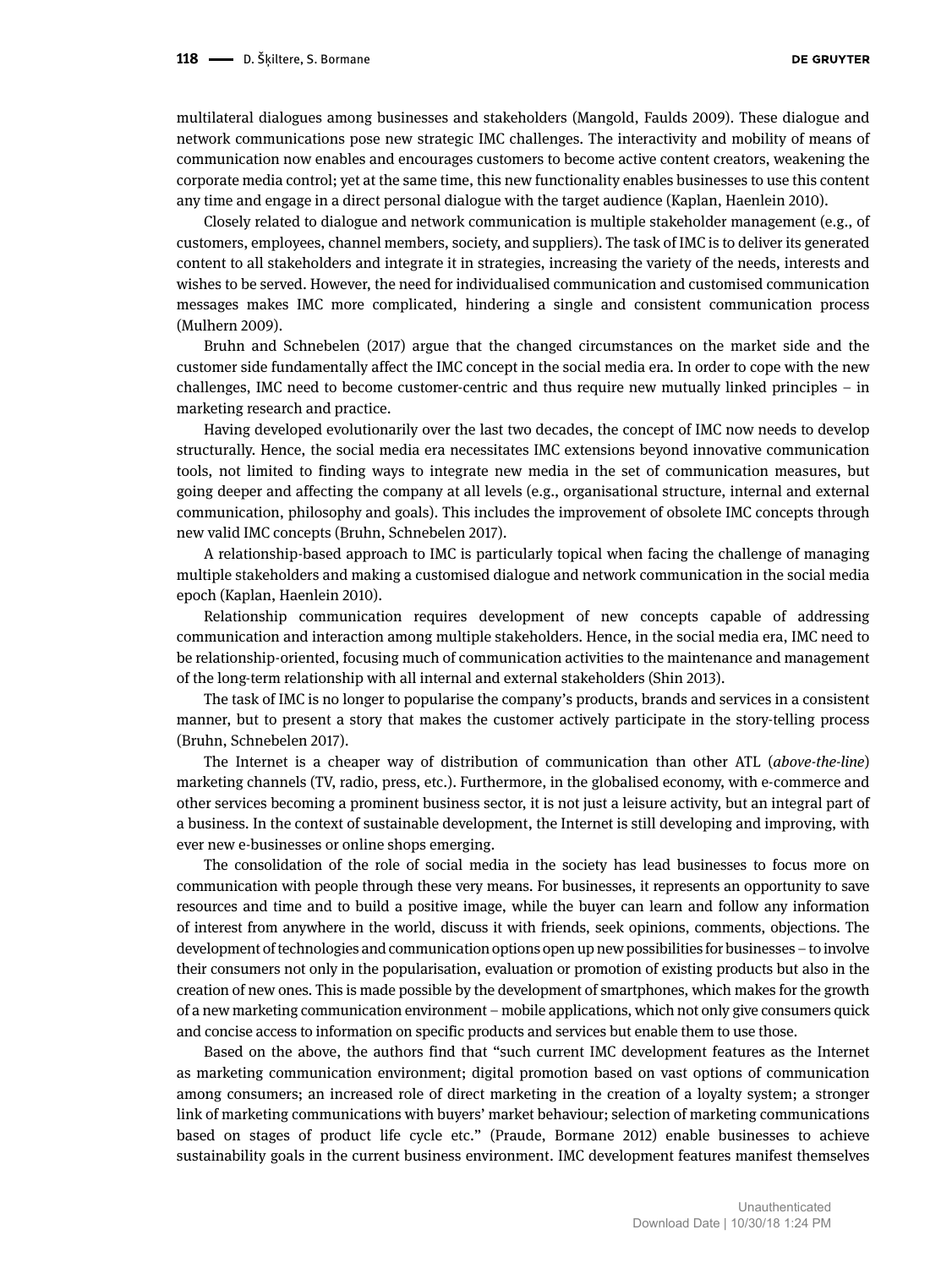as trends and are affected by external environment factors, communication objects, and the specifics of the industry, businesses and products. It would be useful for businesses to increase the share of their marketing communication budget dedicated to direct marketing and personal selling, enhancing the role of personalised communications and developing communications with buyers based on their market behaviour at the relevant stage (Praude, Bormane 2012).

In the context of sustainability, businesses, through IMC, need to create the product consumption value – the need for sustainable products, sufficient information about them, deliberate and well-thought-out buying decisions, and the consequences of excessive consumption, waste quantity.

#### **3 Integrated marketing communication tools classification**

The author's previous research suggests that the *problem* of nowadays is not just "the country's economic development, the lack of support for domestic producers, paid work, jobs and job opportunities for people in Latvia, but also the environmental pollution caused not only by waste resulting from product use and packaging but also from poor-quality imported goods ending up as waste after a few times of use, harming the environment" (Bormane et al. 2017).

The concept of sustainable marketing has developed, encompassing changes not just in the process of production, supply and sale of products of a given company, but also in the economic management, thinking, and action of the whole society. When applying IMC, businesses need to focus on the education of consumers.

Consumers need to be further educated on the composition, origin and health impact of products, which can be effected through, for instance, product packaging, marking and labelling, and other marketing communications. These days, information on the product marking does not fully reveal its composition, quality, nutritional value, healthiness, origin, the reusability of packaging, the environmental impact of waste, etc.

Information pertaining to product marking, labelling, packaging and other key characteristics is governed by national legislation, government regulations, and other regulatory enactments. The state thus has tools to introduce changes binding to both producers and traders. The availability of information grows the knowledge of consumers and affects demand, also bringing changes to product assortment in stores. This is how the link between the consumer, the producer, the trader (retail chain), and the state is reflected (Bormane et al. 2018).

The application of IMC tools in the marketing strategy fosters the education of consumers and the enhancement of public awareness. The authors find that, while the sales figures of businesses may be affected by a variety of factors, it is IMC tools for sustainability that benefit the overall economy. Hence, the authors have for the first time made a classification of IMC tools. IMC tools have been classified into 8 groups for classic communication (80 pcs) and in the context of sustainability (105 pcs):

1) management tools for running a marketing management system and marketing strategy within IMC; 2) product-related tools for building the company's offering; 3) price-related tools for setting the overall pricing policy and system based on the company's market positioning; 4) promotion-related tools for making information available to consumers within and beyond the shop premises; 5) digital promotion-related tools for communication beyond the shop premises using the vast options of modern technologies; 6) staff professionalism- and selling-related tools for ensuring an effective personal selling; 7) corporate identityrelated tools for building and strengthening the company's overall image; 8) geographical placement- and technology-related tools for improving the accessibility of the shop and the convenience of shopping.

The IMC tools for sustainability have been developed, collected and classified with a view to provide businesses with a marketing communication management system, promote the availability of ecological, domestic production, a conducive pricing policy thereof, the exchange of information, incl reaching large social groups, the assessment of product quality, and the mitigation of various risks.

An integration and complex application of various IMC tools has an impact on the company, the society, and the country alike. The company, for instance, could participate in building the public opinion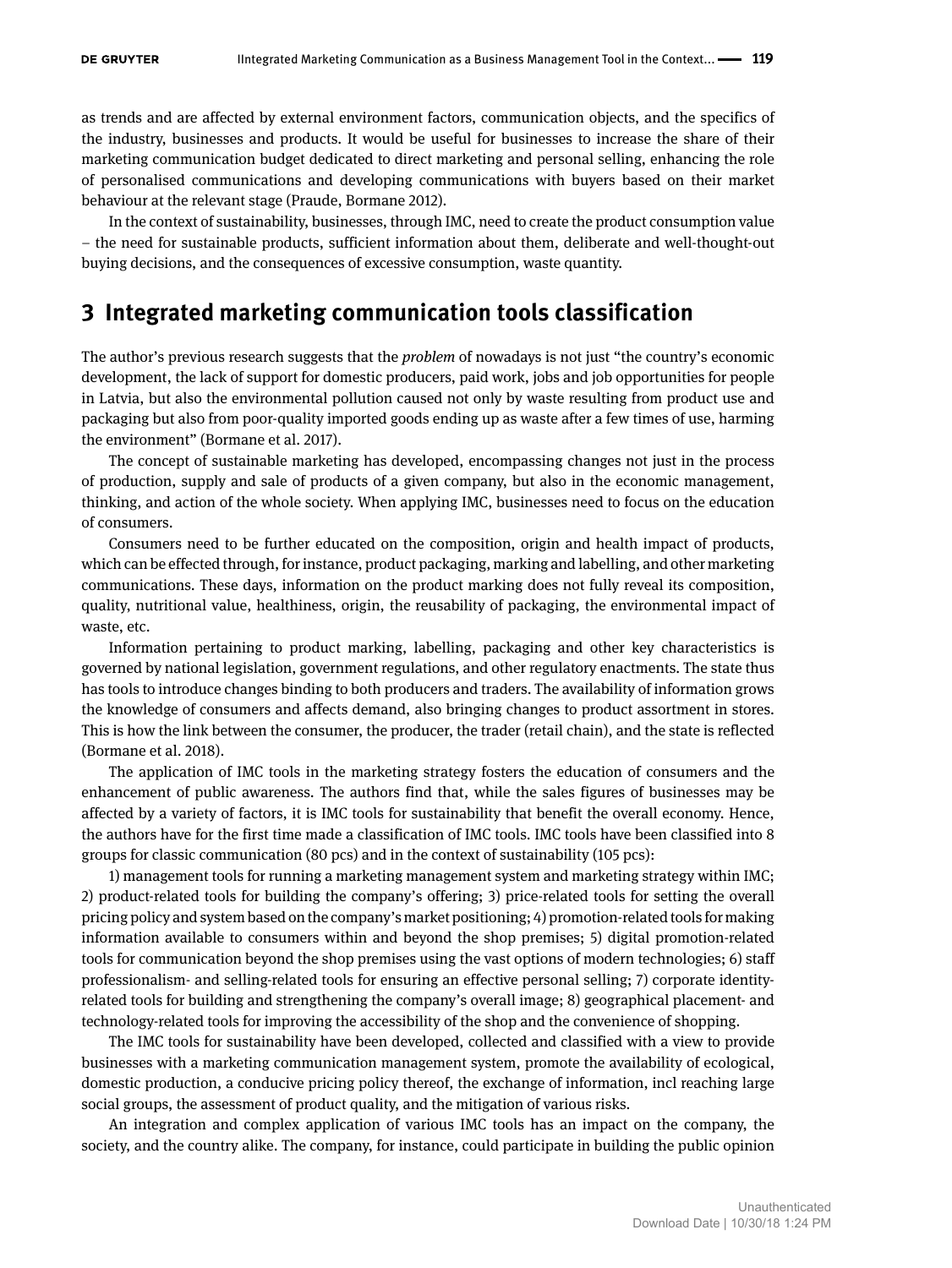on environment preservation using such IMC tools as *proportion of products with environment-friendly packaging (that quickly biodegrades); price discounts on products with environment-friendly packaging; company information on the Internet and on the website, outdoor advertisements, advertisements in mass media, advertising stands and information in the company's newspapers and catalogues, salesperson advice etc. about the health and environmental impact of product packaging, waste; reuse, recycling and utilisation of packaging; charity initiatives in the context of sustainable development; availability of environment-friendly shopping bags etc.* Such an IMC approach ensures the involvement of all stakeholders – the communication of state and municipal institutions with the society (consumers and businesses), the communication of businesses with consumers and state institutions.

## **4 Companies' view on the creation of IMC for sustainable business development, analysis of the research**

The authors have conducted extensive research to assess the use of marketing communications at Latvian food retail chains in order to highlight the role of IMC as a business management tool in the context of sustainable development. The improvement of business in terms of adhering to the concept of sustainable marketing involves not only such marketing tools as product offering, its quality, packaging, and packaging design, but also distribution and promotion. Thus, building the public attitude towards the importance of environment preservation, raising the level of public awareness and competence, fostering corporate social responsibility for consumer health, ecological products in general, and the role and contribution of green economy in the overall economic development.

The research was held in 2017 at Latvian food retail chain companies. The scientific purpose of the survey of leading specialists at Latvian food retail chains was to find out their opinion on the trends of development at their companies and a sustainable use of IMC in business. The authors developed, collected and classified IMC tools, and the experts were asked 1) whether the communication tools developed by the authors affect demand at the food retail chains; 2) whether the businesses use IMC tools for sustainability; 3) how IMC tools for sustainability affect demand; 4) whether the businesses intend to use IMC tools for sustainability in their marketing strategy within the next 3 years; and 5) how the use of IMC tools for sustainability would affect economic development, social responsibility, and environment preservation.

The results of the research showed that IMC tools for sustainability are usable as business management tools in the context of sustainable development. While the businesses have not yet used some of the IMC tools in their marketing strategy, those are still considered demand-increasing and conducive to economic development, environment preservation, and public wellbeing. The study also revealed that the food retail chain companies intend to use IMC tools for sustainability, especially those related to direct marketing and personal selling, enhancing the role of personalised communications.

The results of the research served as the basis in the development of a conceptual model of IMC for sustainable business development (see Figure 1), in the drawing of conclusions, and in the preparation of proposals.

The conceptual model of IMC for sustainable business development embodies the essence of IMC for sustainability – the integration of IMC tools with public wellbeing, environment protection, and balanced economic development, to increase the product consumption value. The peculiarity of this model is that, while the classic IMC approach enables businesses to reap communicational, economic and social benefits, IMC for sustainability also aims to help foster environment protection, public wellbeing, and economic development through changing the thinking and action of businesses and individuals. The authors stress that an integrated systemic approach enables businesses to receive feedback, especially if all stakeholders become involved in the process – the company with its marketing strategy, shown in the 1st level of the model, the public and its market behaviour (based on the influence of IMC tools for sustainability), shown in the 5th level, and the state that can not only educate and raise the awareness of businesses and consumers through reports, studies, assessments and other information, but also solve sustainability issues through regulatory framework. In the 6th(a) level of the model, the authors have shown the sustainability benefits from an integrated market management by the state, businesses, and the public.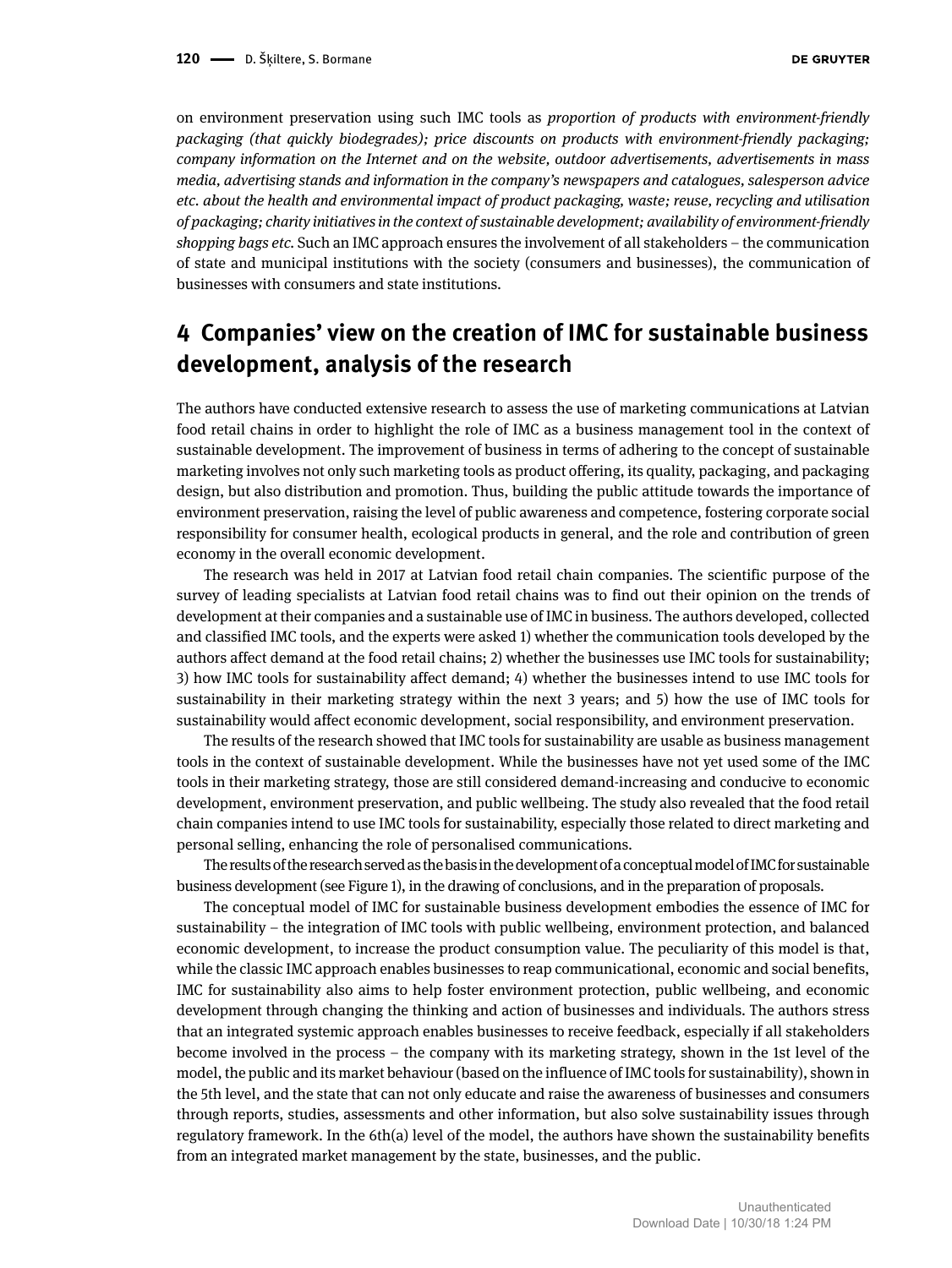

**Figure 1.** The conceptual model of IMC for sustainable business development (Source: model developed by the authors)

In Figure 1 the authors present the conceptual model of IMC for sustainable business development schematically showing six levels or stages of communication. The 1<sup>st</sup> level accommodates a company interested in communication with its consumers and a marketing strategy based on the marketing definitions in the scientific literature. The  $2<sup>nd</sup>$  level features the generally accepted marketing mix or 4P (product, price, promotion, place), which, under a successful marketing strategy and having regard to the organisational goals, enable to build a closer and more valuable relationship with customers. Both the scientific literature and practical business have proven that IMC may be used for effective communication with consumers, so in the  $3<sup>rd</sup>$  level there are the types of elements of marketing communication: advertising, sales promotion, public relations, personal selling and direct marketing, which help realise the company's integrated marketing communication for sustainability.

In order to reach the company's goals in communication with consumers, the IMC must be implemented through specific, customer-oriented IMC tools for sustainability as developed by the authors to increase the consumption value of a product or service for sustainability – economic development, public well-being, and environment preservation.

IMC for sustainability should be implemented through distribution channels (TV, radio, newspapers, the Internet, and other communication channels). Hence, 4) level four (a) of the model provides the groups of IMC tools for sustainability development by the authors 5) in level five (a) the authors have shown that through the said IMC tools for sustainability it is possible to reach the target audience and influence the buyers' behaviour. The creation of a product consumption value for sustainability is focused on such stages of buyer behaviour as buying and product usage because it is at these stages of buyer behaviour that the essence of sustainability comes into effect. The authors stress that buyers may also make impulsive purchases based on a variety of surrounding incentives or external factors, rather than out of necessity. In such a case it might never come to product usage as a stage of buyer behaviour, the product may end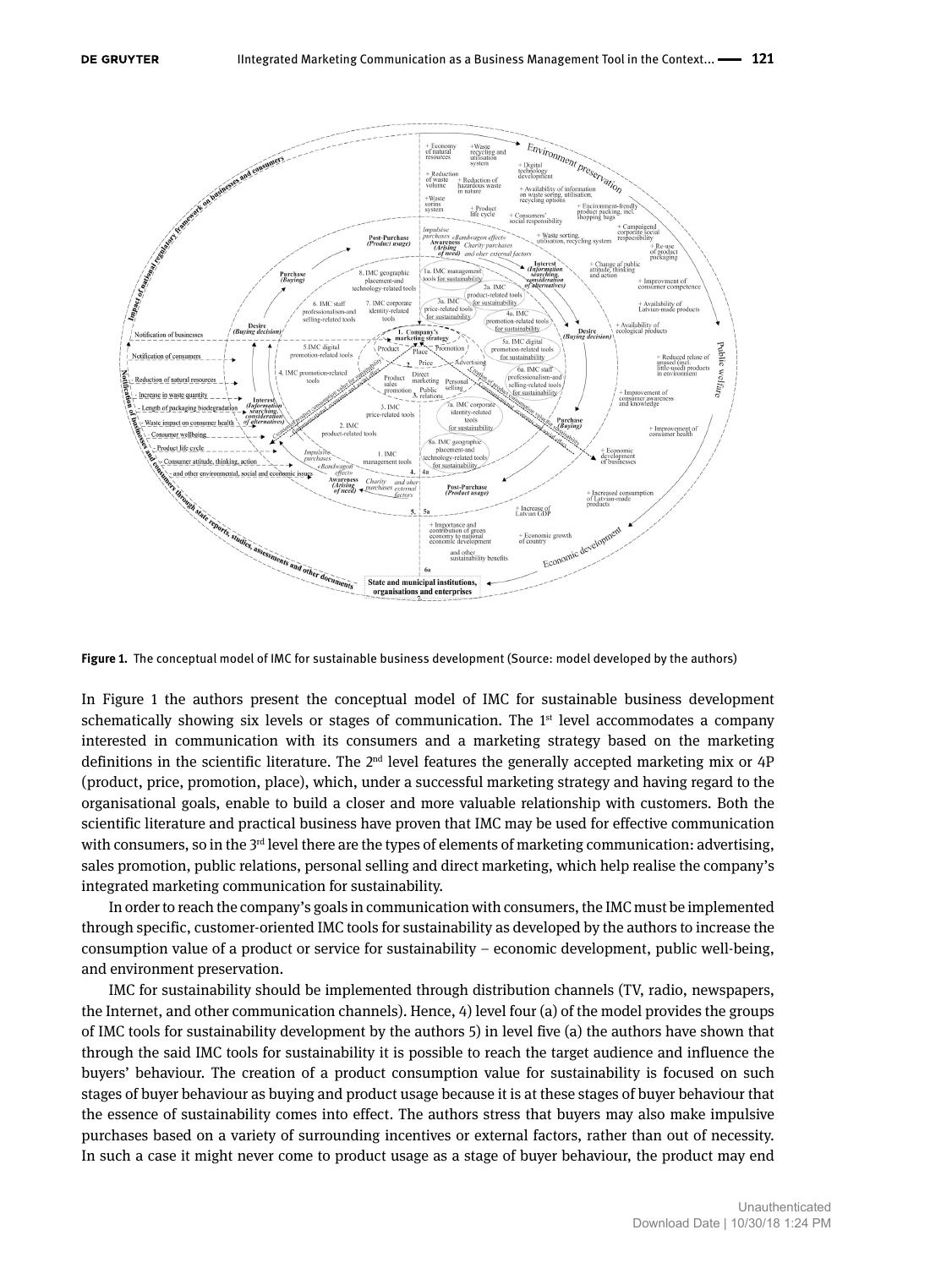up in the trash bin and not contribute to environment preservation, social responsibility, and economic development.

Lastly, 6) level six (a) of the model shows the benefits gained from the use of IMC tools for sustainability in a marketing strategy. Successful implementation of the IMC process yields benefits – 1) economic, measured in money, for businesses – increased sales volumes, including an increased number of buyers, repeated purchases, etc.; for consumers – the product consumption value (functions, gains from usage, information) for the given price. Businesses can weigh their economic benefits by making calculations, for instance: the ratio between the company's market share and the share of marketing communication costs in the industry, the company's marketing communication costs against a 1% market share, the additional turnover gained from the implementation of marketing communication activities, the profit from the implementation of marketing communications against the costs of marketing communications, etc. A variety of methods, internal data, industry, data, grouping, comparison, etc. may be used for these purposes; 2) social – a satisfied consumer, corporate social responsibility put into practice, the company's image, reputation, associations, participation in charity events, etc. Social benefits are measured using social media research, sponsorship and its analysis, surveys, etc.; 3) communicational – brand loyalty, a high level of awareness and competence, the attraction of new buyers, the number of repeated purchases, etc., measured using such methods as polling, expertise, information collection, data processing, aggregation and analysis, observation, focus groups, etc.

For the company, the communicational, social and economic effect comes as feedback, but in the context of sustainable development, there is the effect on environment preservation. Saving of natural resources, reduction of waste, environment-friendly product packaging, etc.; social responsibility, which also raises the level of public wellbeing – an improvement of consumer competence, availability of Latvianmade ecological products, improvement of consumer health, change of public opinion, thinking and action, including increased consumption of domestic-made Products, etc.

In communication with consumers (current and potential customers) through IMC, businesses can work continuously, rather than in campaigns, to accomplish sustainability goals – economic development, social responsibility, and environment preservation. Each sector certainly has peculiarities in product selling, service provision, etc., yet there are also common market trends that apply to all industries. Hence, the author urges further market research, also covering product manufacturers that provide the product assortment.

### **5 Conclusions**

With the development of technologies and the increased popularity of social networks, integrated marketing communications have moved from the telling and selling approach to one of listening and learning.

To raise the public's competence in the social media era, the marketing strategy of businesses should make use of integrated marketing communication tools that encourage consumers to get involved, share opinions, form social groups, etc.

The use of integrated marketing communication tools for sustainability enables a business to create the product consumption value – sufficient information for consumers and the need for sustainable products, deliberate and well-through-out buying decisions, buying, etc.

The implementation of a systemic approach in marketing communication generates feedback – the public's market behaviour based on the national regulatory framework, studies, assessments, reports, and accordingly the public's competence based on the economic, communicational and social effect of integrated marketing communications.

#### **References**

Ashley, C., & Tuten, T. (2015). Creative strategies in social media marketing: an exploratory study of branded social content and consumer engagement. *Psychology & Marketing,* 32, 15–27.